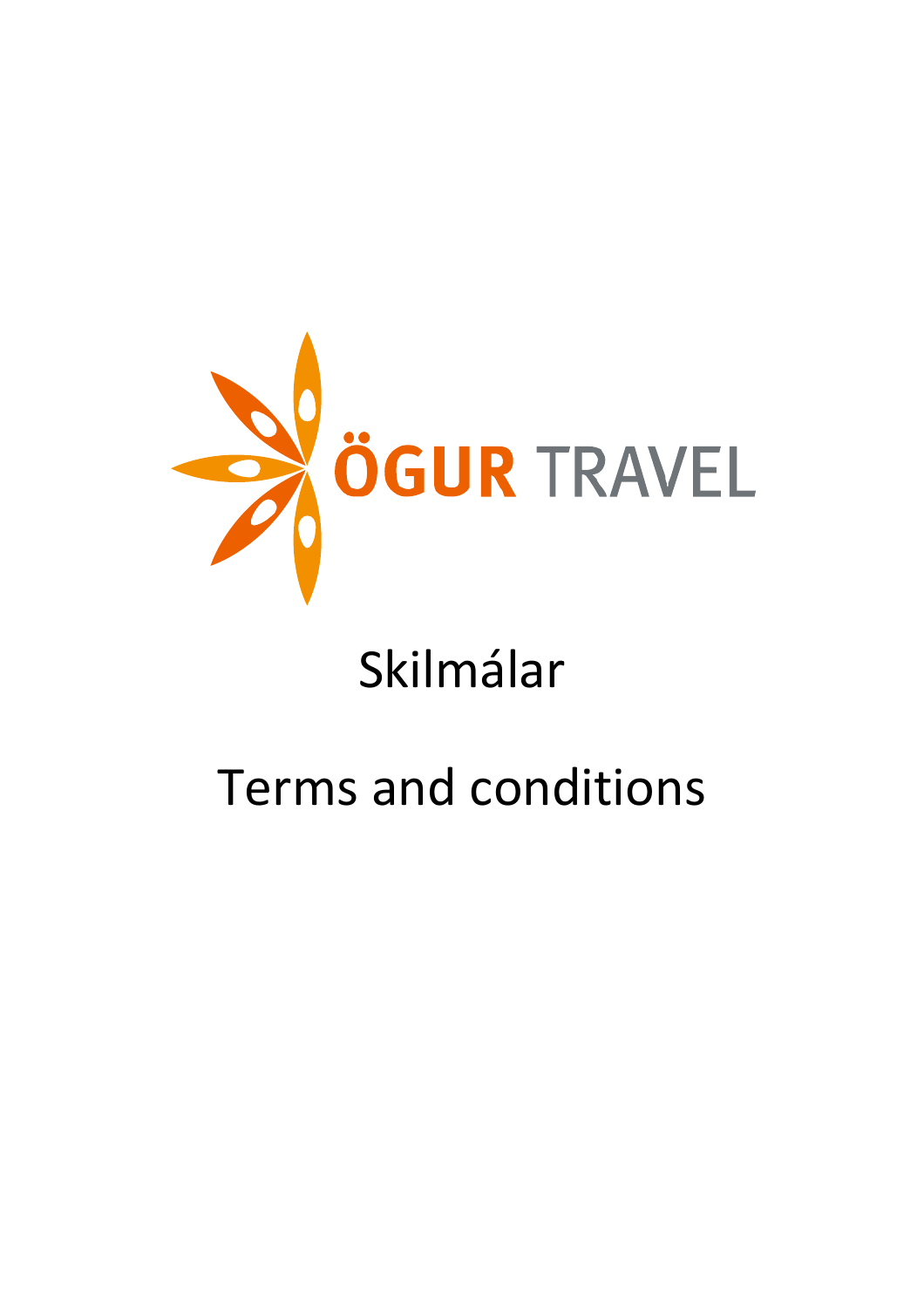# Skilmálar Ögur ehf.

#### **Almennir skilmálar**

Við biðjum viðskiptavini okkar að sýna þolinmæði, sveigjanleika og skilning ef leiðsögumaður þarf að breyta áætlun sökum veðurs eða annara ástæðna.

Tímasetningar sem gefnar eru upp við pöntun ferðar eru áætlaðar og má gera ráð fyrir því að þær geti breyst. Miðað er við að viðskiptavinir mæti hálftíma fyrir áætlaða brottför þar sem undirbúningur tekur alltaf einhvern tíma.

Ef ferð fellur niður vegna veðurs eða annara ófyrirsjáanlegra ástæðna þá bjóðum við upp á ferð þegar veður lagast eða reynum að finna annan tíma. Ef það gengur ekki upp fyrir hópinn þá endurgreiðum við ferðina að fullu. Hins vegar er rétt að taka fram að ekki er hægt að rukka Ögur ehf. fyrir það ef breyta þarf flugmiðum í kjölfar niðurfellingar ferðar eða vegna annars kostnaðar við að koma sér á staðinn.

#### **Verð og greiðslur**

Greiða þarf staðfestingargjald 25% af heildarverði ferðar við pöntun.

## **Afturköllun eða breytingar á pöntun**

Við áskiljum okkur þann rétt að halda eftir 5 % af heildarverði af því gefnu að pöntun sé afturkölluð með meira en viku fyrirvara. Athugið að ef pöntun er afturkölluð með minna en viku fyrirvara er staðfestingargjaldið óafturkræft.

Heimilt er að breyta dagsetningu ferðar ef breytingin er gerð með meira en mánaðar fyrirvara eða skv. fullu samkomulagi við Ögur ehf.

## **Skyldur þátttakenda**

Gerð er krafa um að þátttakendur fari eftir fyrirmælum leiðsögumanns í ferðum og sýni samferðafólki sínu tillitssemi. Ef sú regla er brotin þá er leyfilegt að hamla viðkomandi þátttöku eða vísa honum úr ferðinni án endurgreiðslu.

## **Ábyrgð og skaðabætur**

Hver þátttakandi ber ábyrgð á eigin heilsu og getu til þess að taka þátt í ferðum hjá Ögur ehf. Þátttakendur geta þurft að sæta því að leiðsögumaður telji þá ekki hafa getu til að fara í ferð og er það m.a. gert til þess að koma í veg fyrir að aðrir verði fyrir óþægindum eða ferðin tefjist vegna þess. Það er ekki hægt að krefjast endurgreiðslu ef ferð lýkur vegna heilsukvilla eða vegna annarra ástæðna sem Ögur ehf. verður ekki um kennt. Við bendum viðskiptavinum okkur á að kaupa á sinn kostnað ferða-, slysa/sjúkra- og farangurstryggingu hjá tryggingarfélagi sínu.

Þátttakendur bera ábyrgð á sjálfum sér.

Ögur ehf. • Email: ogur@ogurtravel.com • Tel: +354 857-1840 Þessir skilmálar eru unnir eftir almennum alferðaskilmálum samtaka ferðaþjónustunnar These terms are consistent with the general conditions of the Icelandic Travel Service Association